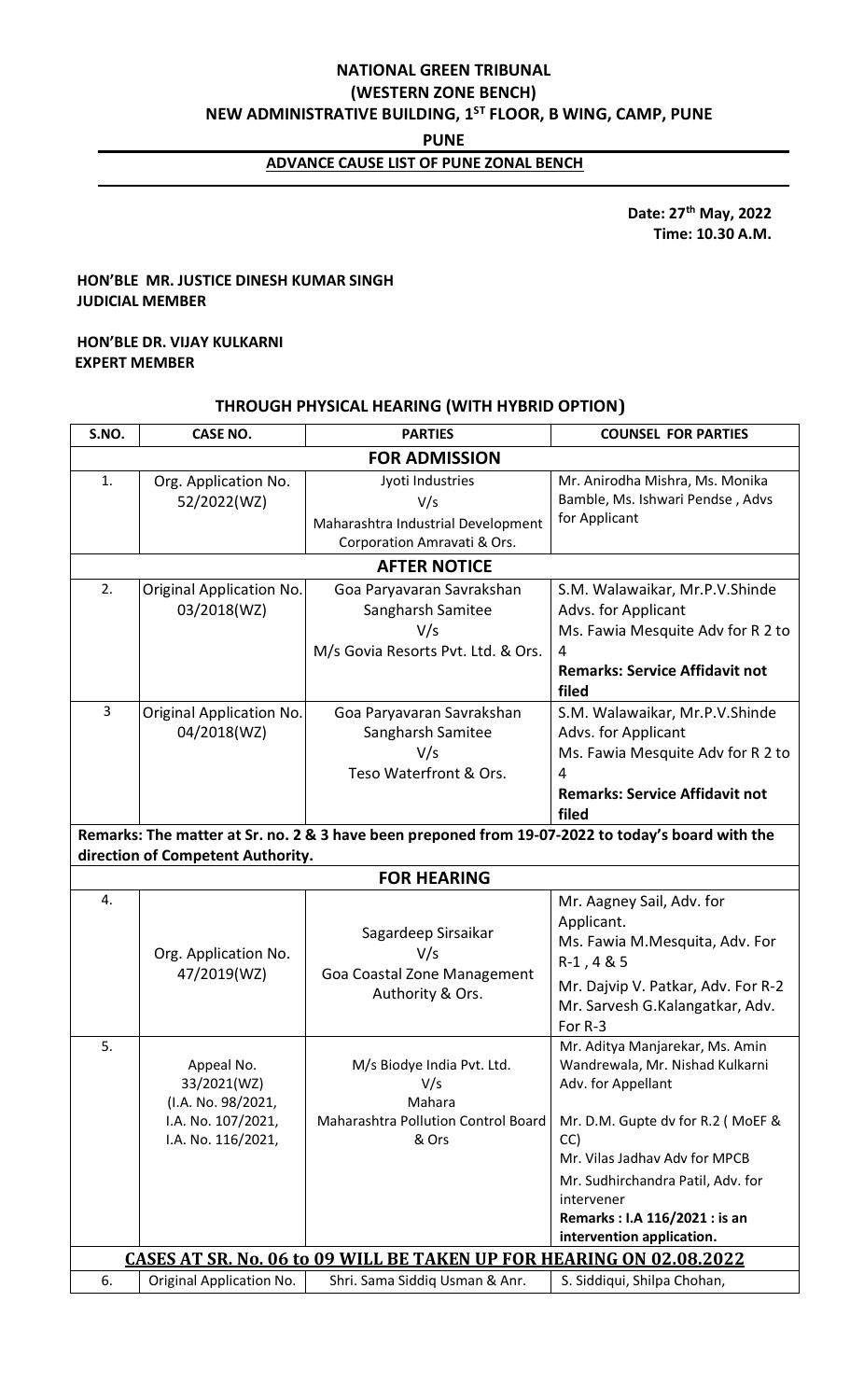|                                                                                                      | 91/2016 (WZ)                | V/s                                  | Advocates for Applicant.              |  |  |
|------------------------------------------------------------------------------------------------------|-----------------------------|--------------------------------------|---------------------------------------|--|--|
|                                                                                                      | M.A. No.                    | Union of India, Through the          | Rahul Garg, Adv. for R.1              |  |  |
|                                                                                                      | 341/2016(WZ)                | Secretary, MoEF & CC & Ors.          | Asim Sarode Adv. for R.7              |  |  |
|                                                                                                      | M.A. No.                    |                                      |                                       |  |  |
|                                                                                                      | 98/2017(WZ)                 |                                      |                                       |  |  |
| 7.                                                                                                   | Appeal No.                  | Kashinath Shetye & Ors.              | Party-In-Person.                      |  |  |
|                                                                                                      | 72/2017(WZ)                 | V/s                                  |                                       |  |  |
|                                                                                                      | M.A. 265/2017(WZ)           | Aditya Puri & Ors.                   | Edwin Menezes, Adv. for R. 1          |  |  |
| 8.                                                                                                   | Appeal No.                  | <b>Rosario Bavtis Rodrigues</b>      | Saurabh Kulkarni, Adv. for Appellant. |  |  |
|                                                                                                      | 75/2017(WZ)                 | V/s                                  |                                       |  |  |
|                                                                                                      |                             | <b>District Environment Impact</b>   |                                       |  |  |
|                                                                                                      |                             | Assessment Authority, Kolhapur Dist. |                                       |  |  |
| 9.                                                                                                   | M.A. No.61/2017(WZ)         | Loksevabhavi Vikas Sanstha & Anr.    | Saket Mone, Adv. For the Applicant.   |  |  |
|                                                                                                      | In                          | V/s                                  |                                       |  |  |
|                                                                                                      | Original Application No.    | Managing Director & V.C.MSRDC &      |                                       |  |  |
|                                                                                                      | 93/2015 (WZ)                | Ors.                                 |                                       |  |  |
|                                                                                                      | (Disposed 15-01-2016)       |                                      |                                       |  |  |
| CASES AT SR. No. 10 to 11 WILL BE TAKEN UP FOR HEARING ON 22.08.2022                                 |                             |                                      |                                       |  |  |
| 10.                                                                                                  | M.A.No.82/2018(WZ)          | Kashinath Shetye & Ors.              | Party-In-Person                       |  |  |
|                                                                                                      | In                          | V/s                                  |                                       |  |  |
|                                                                                                      | Review Application No.      | M/s Shilpi Constructions & Ors.      |                                       |  |  |
|                                                                                                      | 07/2016(WZ)                 |                                      |                                       |  |  |
|                                                                                                      | In                          |                                      |                                       |  |  |
|                                                                                                      | Original Application No.    |                                      |                                       |  |  |
|                                                                                                      | 23/2015(WZ)                 |                                      |                                       |  |  |
| 11.                                                                                                  |                             | Dr. Vivek Monteiro                   |                                       |  |  |
|                                                                                                      | <b>Original Application</b> | V/s                                  | Nikhil V. Chavan, Adv. for Applicant. |  |  |
|                                                                                                      | 26/2018(WZ)                 | Nuclear Power Corporation of India   |                                       |  |  |
|                                                                                                      |                             | & Ors.                               |                                       |  |  |
| information<br>website:<br>For<br>orders,<br>list<br>and<br>other<br>please<br>visit<br>cause<br>our |                             |                                      |                                       |  |  |
| www.greentribunal.gov.in                                                                             |                             |                                      |                                       |  |  |

*For detailed Standard Operating Protocol for Virtual Video Conferencing in NGT please visit our link:* [https://greentribunal.gov.in/sites/default/files/all\\_documents/SOPngt.pdf](https://greentribunal.gov.in/sites/default/files/all_documents/SOPngt.pdf)

**The lawyers/litigants desirous of participating personally in VC hearings are required to send request at [ngt-pune@gov.in](mailto:ngt-pune@gov.in) in advance, giving their names, case title, case number, date of hearing, email IDs, mobile numbers, etc.**

#### **INSTRUCTIONS FOR SMOOTH VC HEARINGS**

**While joining,** the VC room, enter details only in the following format :

#### **Item No. (XX) – (NAME) – (PARTY)**

| e.g.                       |                                   |
|----------------------------|-----------------------------------|
| Item 2 – Name – Petitioner | Item 4-Name-Adv. for Resp. 2 & 4  |
| Item 7-Name-Adv for SPCB   | Item 1-Name - DM for State of xyz |

**After joining**, ensure that –

#### **VIDEO is always on OFF mode AND MIC is always on MUTE mode**

Video should be switched ON only by the parties to a case, when the concerned Item No. is called for hearing.

Mic should be UNMUTED only by the party speaking.

Switching On the Video or UNMUTING the Mic otherwise will disturb the hearing of ongoing matters.

# **Note 2**

As indicated in the [Office Order No. NGT/PB/RG/2018/135 dated 20.02.2020,](https://greentribunal.gov.in/sites/default/files/office_orders/Office%20Order%2020.2.2020_0.pdf) reports received in the matters are uploaded on the Website of NGT for access by all concerned.